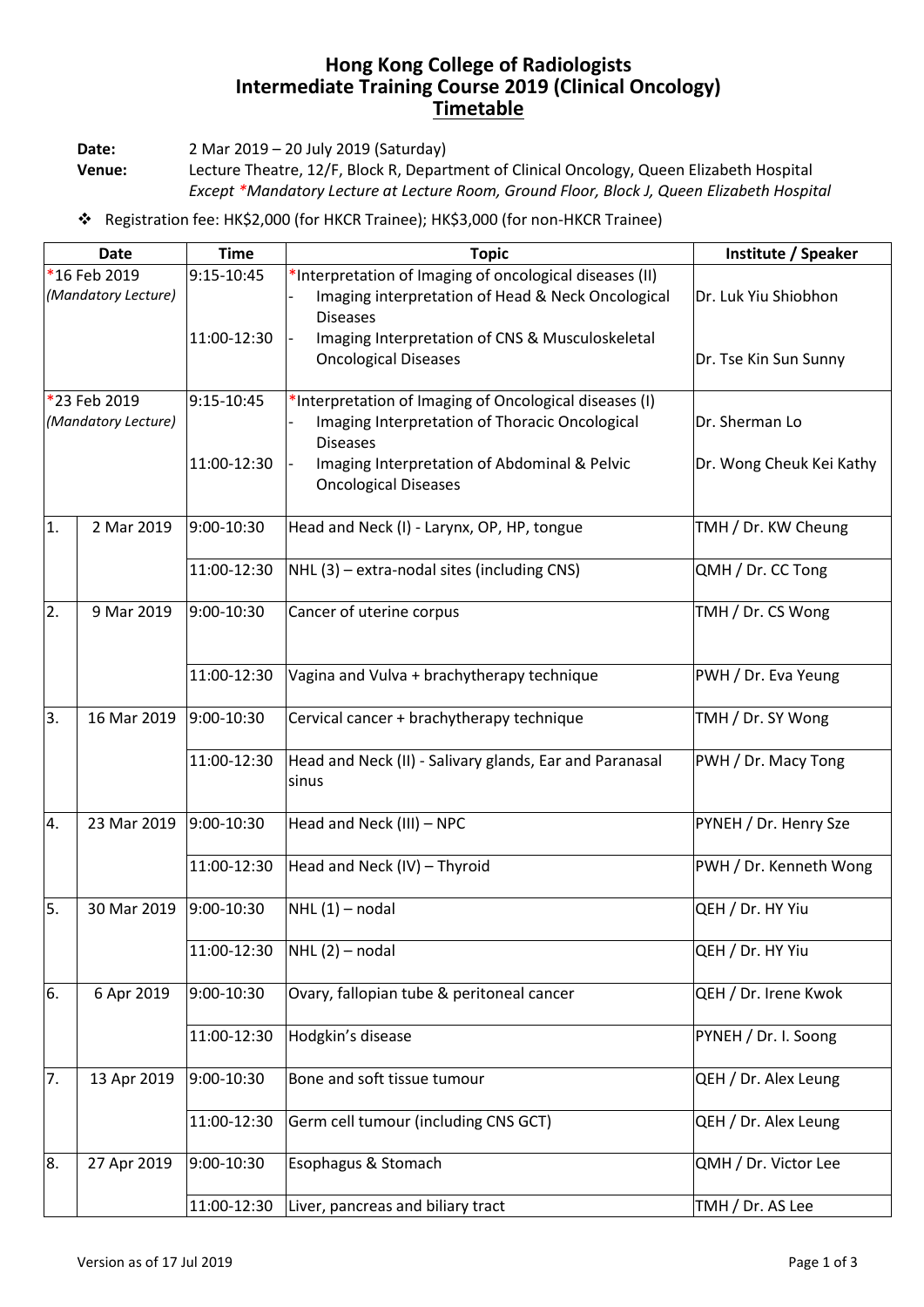## **Hong Kong College of Radiologists Intermediate Training Course 2019 (Clinical Oncology) Timetable**

|     | Date        | <b>Time</b> | <b>Topic</b>                                                                                                             | Institute / Speaker    |
|-----|-------------|-------------|--------------------------------------------------------------------------------------------------------------------------|------------------------|
| 9.  | 4 May 2019  | 9:00-10:30  | Colon, Rectum and Anus (I)                                                                                               | QMH / Dr. CL Chiang    |
|     |             | 11:00-12:30 | Colon, Rectum and Anus (II)                                                                                              | QMH / Dr. CL Chiang    |
| 10. | 11 May 2019 | 9:00-10:30  | <b>Early Breast Cancer</b>                                                                                               | PWH / Dr. Joyce Suen   |
|     |             | 11:00-12:30 | <b>Advanced Breast Cancer</b>                                                                                            | PMH / Dr. Carol Kwok   |
| 11. | 18 May 2019 | 9:00-10:30  | Kidney and bladder                                                                                                       | PYNEH / Dr. K Chan     |
|     |             | 11:00-12:30 | Prostate / CA penis                                                                                                      | PWH / Dr. Daisy Lam    |
| 12. | 25 May 2019 | 9:00-10:30  | CNS (including pituitary tumor)                                                                                          | QEH / Dr. YT Fu        |
|     |             | 11:00-12:30 | Paediatric Tumour                                                                                                        | QMH / Prof. Dora Kwong |
| 13. | 1 Jun 2019  | 9:00-10:30  | Lung - Advanced stage NSCLC                                                                                              | UCH / Dr. CK Kwan      |
|     |             | 11:00-12:30 | Palliative Care (I): Principle of Palliative Medicine                                                                    | PYNEH / Dr. I Soong    |
| 14. | 8 Jun 2019  | 9:00-10:30  | Plasma cell malignancies                                                                                                 | QEH / Dr. HC Cheng     |
|     |             | 11:00-12:30 | Lung - SCLC and Early stage NSCLC                                                                                        | PYNEH / Dr. R Yeung    |
| 15. | 15 Jun 2019 | 9:00-10:30  | Pathology (1)                                                                                                            | QEH / Dr. John Chan    |
|     |             | 11:00-12:30 | Pathology (2)                                                                                                            | QEH / Dr. John Chan    |
| 16. | 22 Jun 2019 | 9:00-10:30  | Palliative Care (III): Communication Skills/ Breaking Bad<br><b>News</b>                                                 | QMH / Dr. KK Yuen      |
|     |             | 11:00-12:30 | RT for benign diseases, special RT techniques                                                                            | QEH / Dr. YS Yuen      |
| 17. | 29 Jun 2019 | 9:00-10:30  | Skin cancer (including melanoma and Superficial XR<br>technique) and ocular disease (including Grave's<br>opthalmopathy) | QMH / Dr. KK Yuen      |
|     |             | 11:00-12:30 | Palliative Care (II): Oncological emergencies and symptom TMH / Dr. SH Lo<br>management                                  |                        |
| 18. | 6 Jul 2019  | 9:00-10:30  | Radiotherapy planning (1): New advancement in planning QEH / Dr. Francis Lee<br>system                                   |                        |
|     |             | 11:00-12:30 | Radiotherapy planning (2): Site specific treatment<br>planning technique                                                 | QEH / Dr. Francis Lee  |
| 19. | 13 Jul 2019 | 11:00-12:30 | Overview of Targeted Therapies and New Targets                                                                           | QMH / Dr. TC Lam       |
| 20. | 20 Jul 2019 | 9:00-11:30  | Experience Sharing in FRCR Exam Technique                                                                                | $QMH / Dr. TH$ So +    |